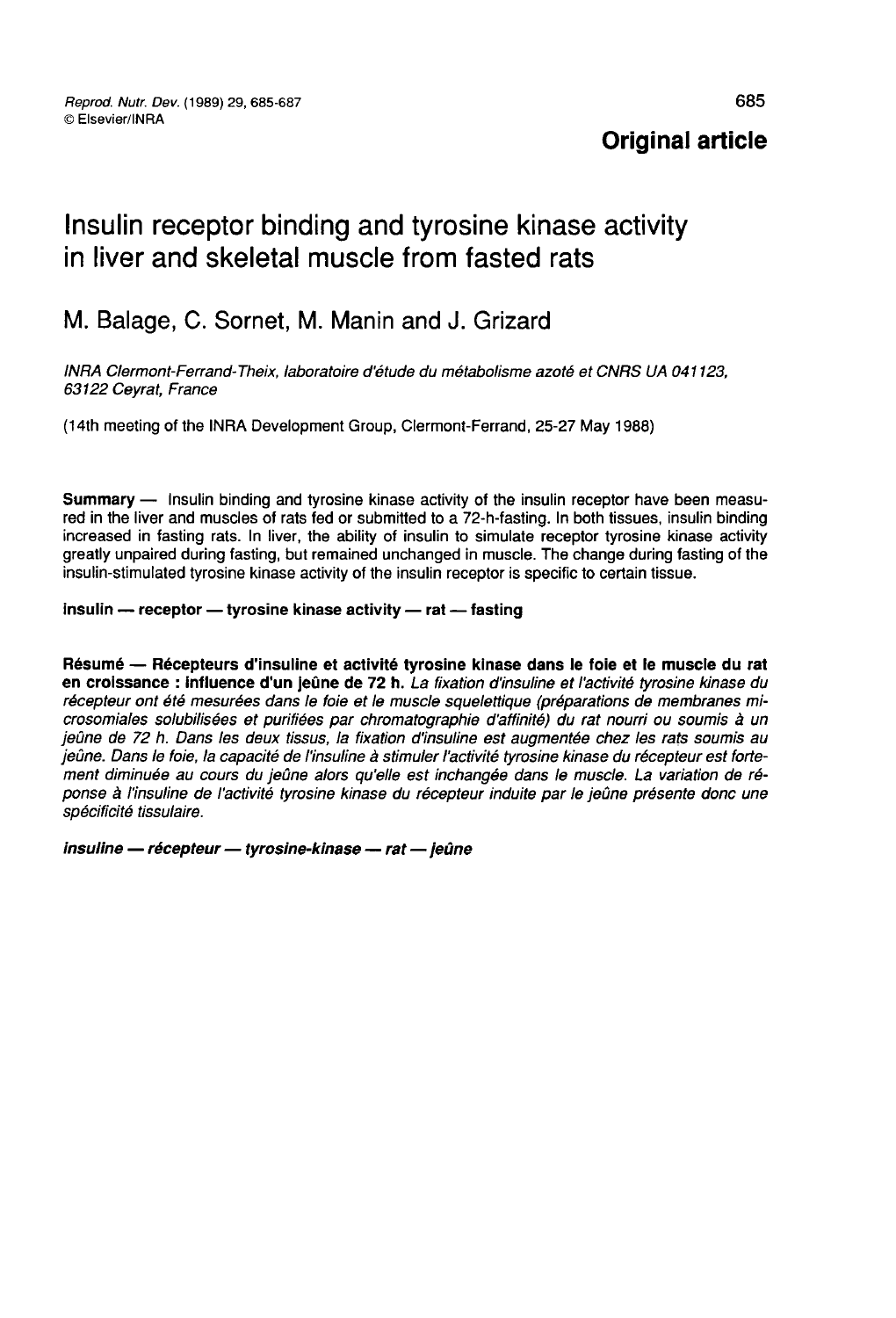#### INTRODUCTION

Fasting has been shown to alter insulin action *in vivo, i.e.*, there was an impairment in insulin responsiveness in both glucose utilization and production in rats (Penicaud et al., 1985). In vitro, insulin responsiveness was also impaired in liver (Cech et al., 1980), but not in muscle (Brady et al., 1981). Thus, in order to clarify the role of insulin receptor interaction in the regulation of insulin action during starvation, we measured insulin binding and insulin receptor tyrosine kinase activity in both liver and skeletal muscle of 72-h-fasted rats.

### ANIMALS AND TREATMENTS

Male Wistar rats (150 g), housed in controlled environmental conditions (22 °C, 60% relative humidity and 12 h dark period) were either fed ad libitum a standard rat chow or fasted for 72 h. Livers and skeletal muscles from hind legs were removed, and kept at  $\sim$  80 °C until use. Insulin receptors (microsomal membranes) were then prepared, according to standard methods of Havrankova, Roth and Browstein (1978) and Hedo et al. (1981). Insulin binding and insulin receptor tyrosine kinase activity (assessed by the ability of insulin to stimulate the phosphorylation of the artificial exogenous substrate poly Glu-Tyr 4:1) were measured in partially wheat germ agglutinin-purified insulin receptors from both tissues.

#### RESULTS AND DISCUSSION

Insulin binding to liver and skeletal muscle receptor preparations was approximately 2 fold higher in fasted rats compared with fed rats. According to Scatchard's analysis, the enhanced insulin binding in both liver and skeletal muscle of fasted rats appeared to be due to an increase in the number of insulin binding sites (liver : 89  $\pm$ 7  $vs$  46  $\pm$  2 pmols/mg protein; muscle: 61  $± 7$  vs 36  $± 6$  in fasted and fed group, respectively; mean  $\pm$  SEM) without any change in binding affinity. Improvement of insulin binding to both tissues from fasted rats appeared to agree with the increased insulin binding previously described in liver plasma membranes, hepatocytes, or isolated soleus of fasted rodents (Almira & Reddy, 1979; Herrera et al., 1981; Brady et al., 1981; Le Marchand-Brustel & Freychet, 1979). These increases correlated with the decrease in plasma insulin generally observed in fasted rats (Penicaud et al., 1985).

In liver, insulin-stimulated tyrosine kinase activity decreased significantly in fasted rats when compared to fed rats, whereas, basal activity was unchanged (Table I). Thus, the ability of insulin to stimulate the insulin receptor tyrosine kinase was greatly depressed during starvation. Contrary to liver activity, both basal and insulin stimulated kinase activity of muscle insulin receptors were unchanged in fasted and fed rats (Table I). Insulin sensitivity (determined as the insulin concentration required for 50% maximal stimulation) was not affected by nutritional state in both tissues.

The increased insulin binding sites, in both liver and skeletal muscle, could explain the apparent improved insulin sensitivity on hepatic glucose production or peripheral glucose utilization observed in vivo in fasted rats (Penicaud et al., 1985). In addition, our results confirmed that fasting altered the insulin receptor kinase activity in liver (Freidenberg et al., 1985; Simon et al., 1986). Such modification was consist-